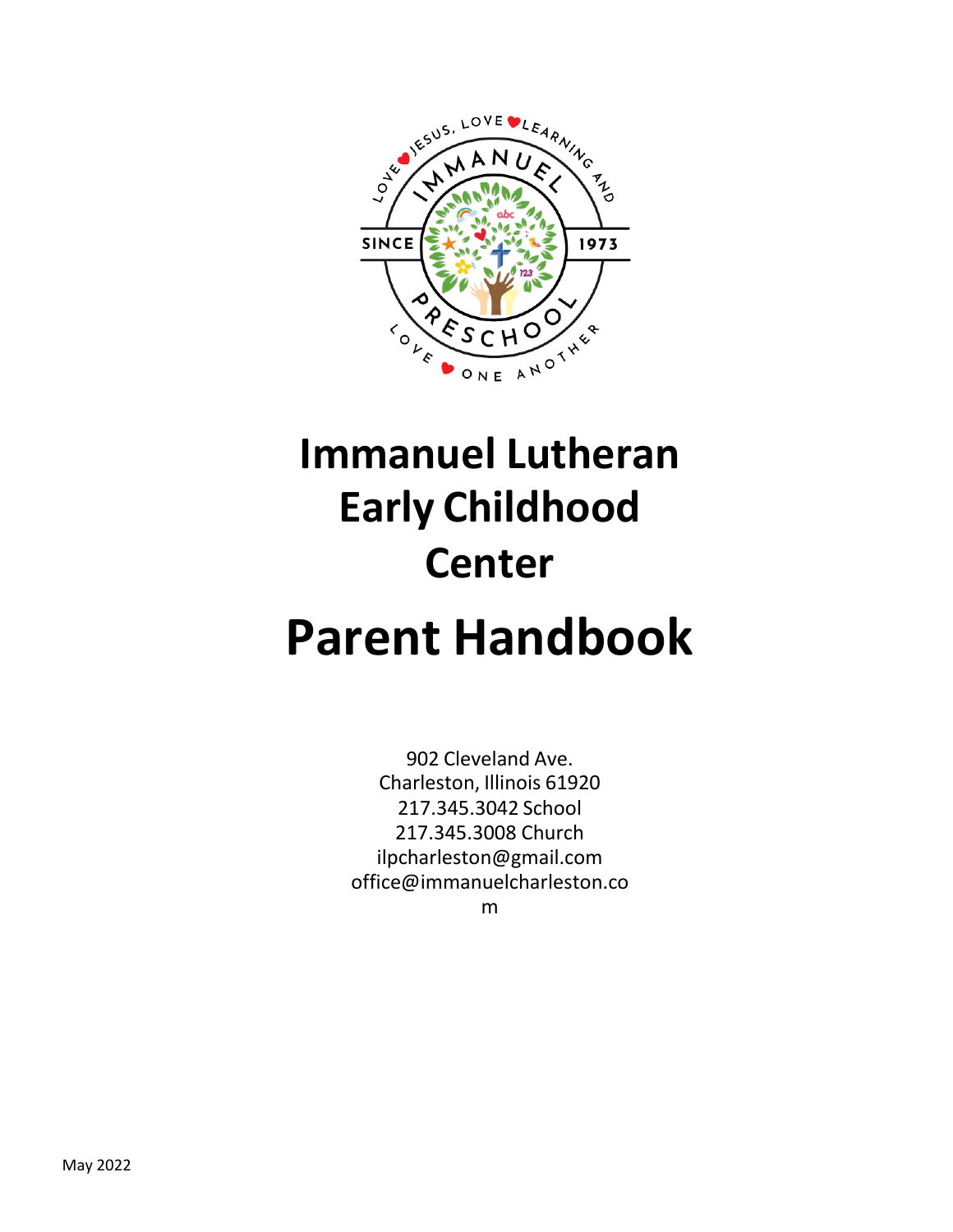

Welcome to Immanuel Lutheran Early Childhood Center!

We at Immanuel Lutheran Early Childhood Center are pleased to be a part of all of the exciting phases in your child's early childhood development. We are committed to providing quality child care and are eager to build a relationship with your family to promote your child's academic, physical, social, emotional and spiritual growth. Our ministry to children is a cooperative effort involving the child, the family, the staff and the congregation of Immanuel Lutheran Church.

Immanuel Lutheran Early Childhood Center (or "the Center") is a ministry of Immanuel Lutheran Church. As such, major policy and program changes are approved by the Immanuel Lutheran Preschool Ministry Team. The administrative team is made up of the Pastor, Business Administrator and the Center Director. Day-to-day operations are the responsibility of the Business Administrator and the Center Director.

This handbook reflects the most current polices for our child care program. You will find the policies in alphabetical order for your convenience, and I encourage you to take a few minutes to familiarize yourself with the Parent Handbook. We reserve the right to change these policies at any time, without prior notice. Of course, you will be notified of any changes in writing as soon as they happen.

Open communication is an important piece in our partnership success. We always welcome any comments or suggestions that you might have for us so that together, we can work towards a common goal of providing the best possible childcare to you and your child. Immanuel Lutheran Early Childhood Center is committed to leading children to Love Jesus, Love Others and Love Learning.

Blessings to you!

We provide many opportunities at Immanuel Lutheran Church to continue spiritual growth for your family! Come join us at one of our services below:



Saturday Contemporary Worship Service @ 5:00 p.m. Sunday Traditional Worship Service @ 9:00 a.m. Sunday School @ 10:15 a.m.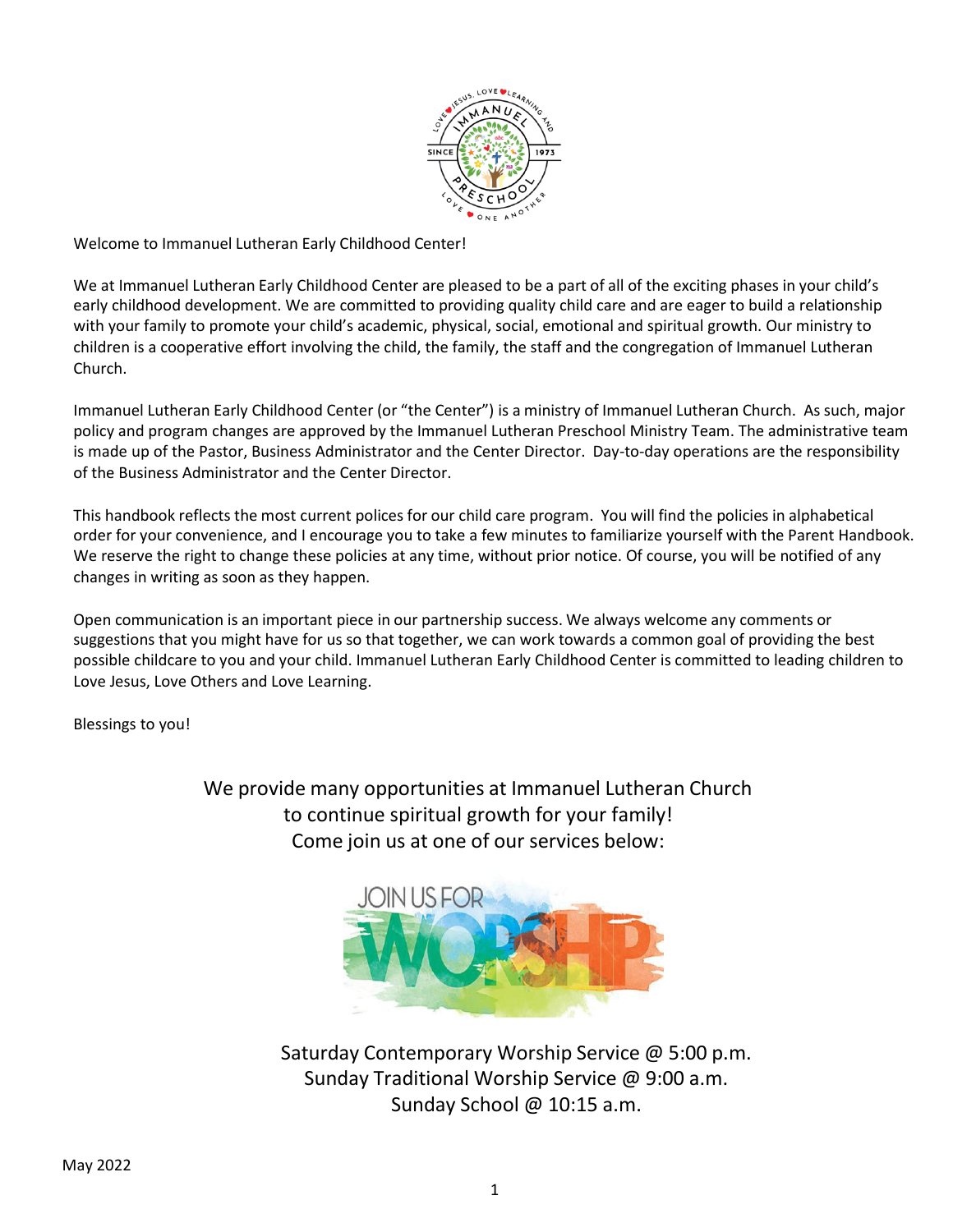# **TABLE OF CONTENTS**

|                                    | 4  |
|------------------------------------|----|
|                                    | 4  |
|                                    | 4  |
|                                    | 5  |
|                                    | 5  |
|                                    | 6  |
| ENROLLMENT & RELEASE OF ENROLLMENT | 6  |
|                                    |    |
|                                    | 7  |
| FIRE, TORNADO & EMERGENCY DRILLS   | 7  |
|                                    | 7  |
|                                    | 8  |
|                                    |    |
| • COMMUNICABLE DISEASES  8         |    |
|                                    |    |
|                                    | 9  |
|                                    | 9  |
|                                    | 10 |
|                                    | 10 |
|                                    | 11 |
|                                    | 11 |
|                                    | 11 |
|                                    | 11 |
|                                    | 11 |
|                                    | 12 |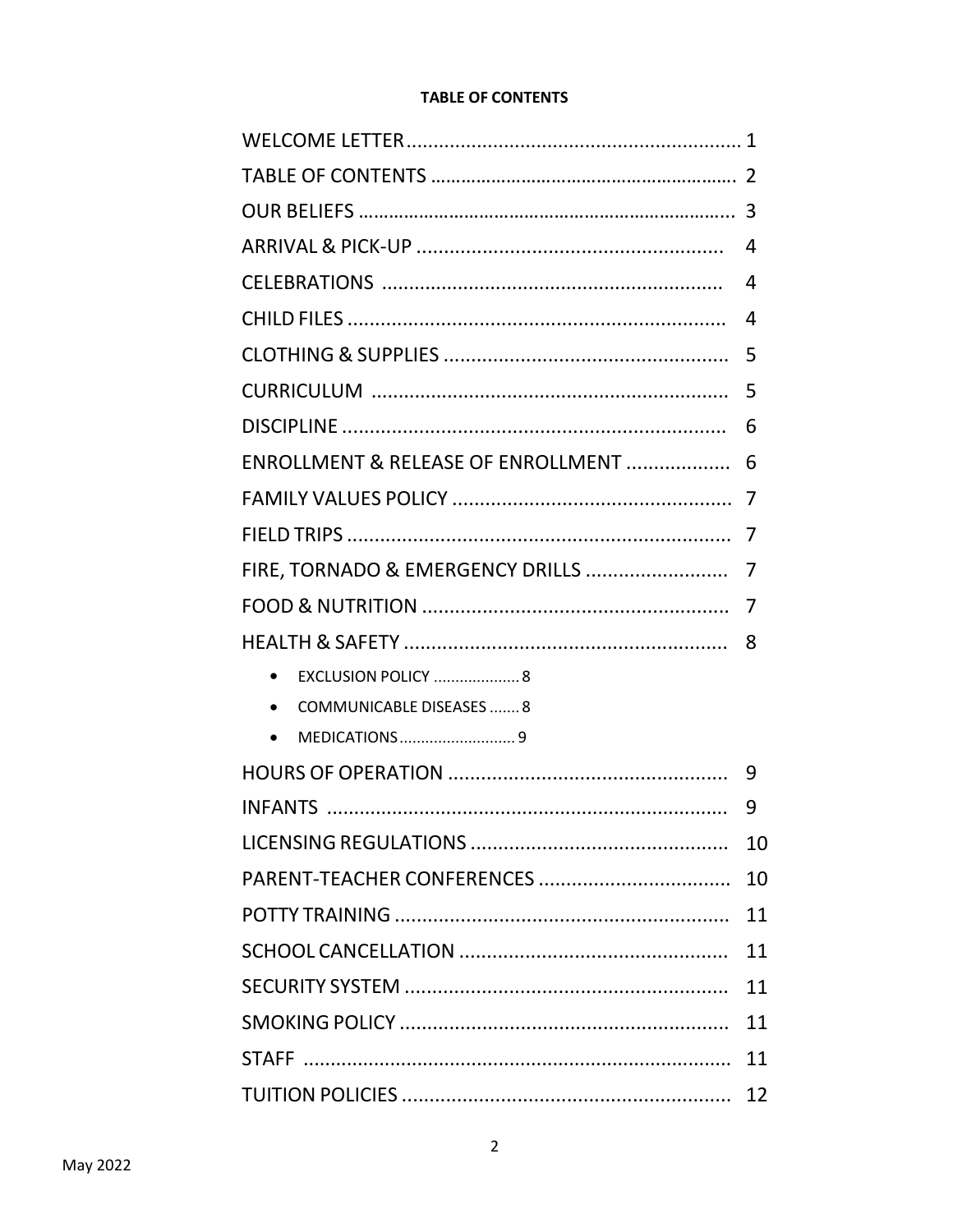# **At Immanuel Lutheran Early Childhood Center, We Believe. . .**

Each child is a unique and special child of God and we encourage and celebrate the development of their individuality.

Children learn best through play and developmentally appropriate activities provided as avenuesforlearning.

The young child is a gift from God and learns best about God's world through experimentation and exploration.

Early childhood education provides a warm and loving Christ-centered environment where each child can develop to their fullest potential physically, emotionally, socially, intellectually and spiritually.

It is the position of Immanuel Lutheran Early Childhood Center that children need to hear and experience the love of Jesus on a daily basis.

# "*Whoever welcomes one of these little children in My name welcomes me." (Mark 9:37)*

**Immanuel Lutheran Early Childhood Center** is a Christ-centered learning community for young children and families

- Jesus is the center of each activity and experience.
- Children are valued for their ability to do meaningful work, their wonder and curiosity, their perspective and their ability to play.
- Families are valued for their bonds and traditions, their commitment to work, home, community, and their dreams for children.
- Staff are valued for their vision, mission and purpose, their delight in children, their skill, heart and knowledge and a commitment to children and families.

Our Program is divided into age appropriate groups:

| Infants    | 8 weeks - 14 months     |
|------------|-------------------------|
| Toddlers   | 15 months $-24$ months  |
| 2's        | 2 years                 |
| 3's        | 3 years                 |
| 4's        | 4 years                 |
| School Age | Kindergarten - 10 years |

We welcome an open line of communication in the center and encourage parents to bring questions, comments or concernsto the staff and/or the administration at any time. Families are encouraged to visit the facility frequently to interact with and/or observe their children on a regular basis. Also, please take time to talk with your child's teacher to ensure that we have a complete understanding of your family's needs.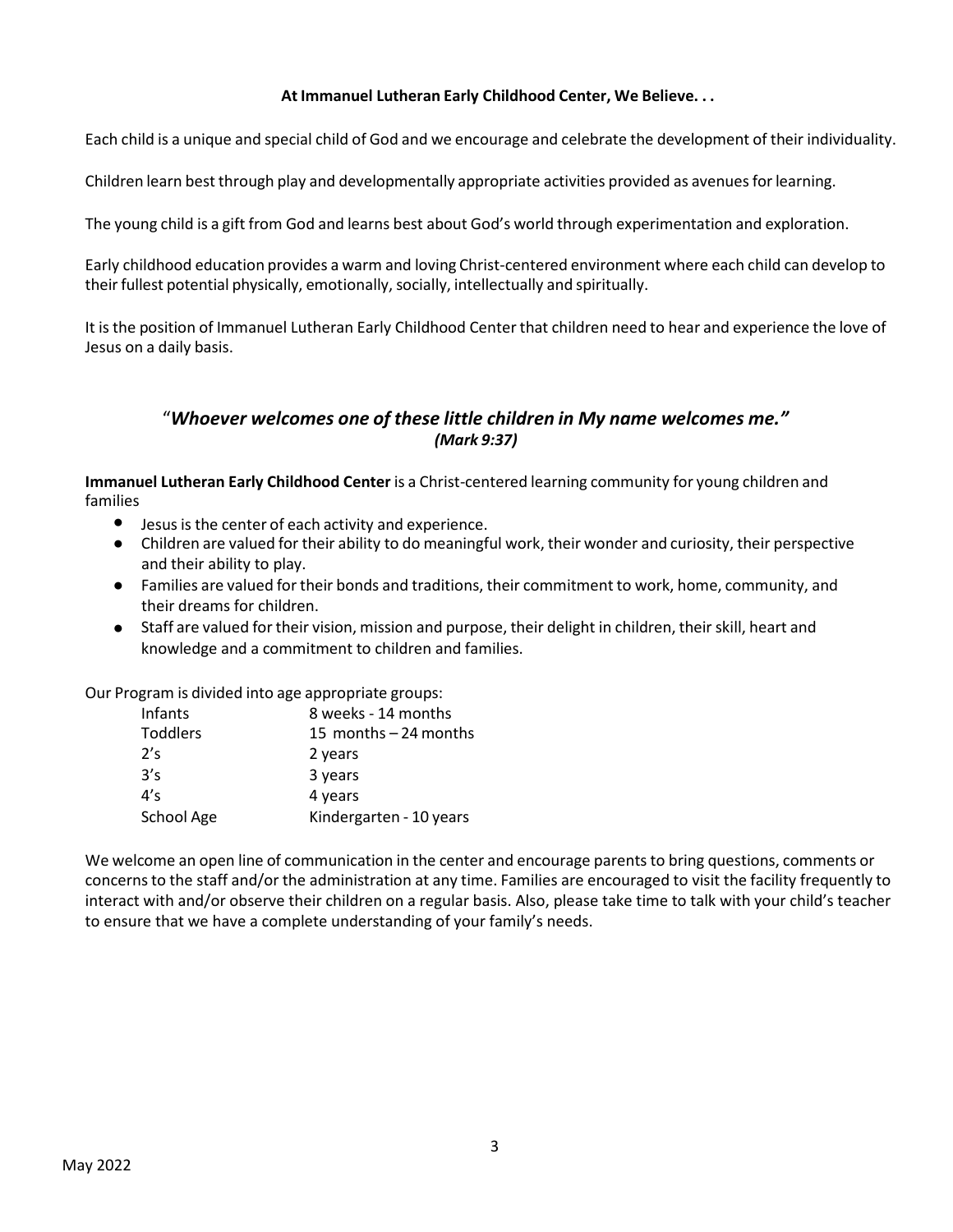## **ARRIVAL AND PICK UP**

Licensing regulations and center policy requiresthat children are to be brought into the room by the parent or authorized escort and the parent/escort make verbal contact with his/her child's teacher. Both Federal and State governments mandate clocking the children in and out upon arrival and departure.

A simple "look and see" health check will be made by the teacher when the child is brought into the room. The teacher will be looking for sore eyes, flushed face, rash, etc. The Center is dependent upon the parent to know the health of the child and to keep him/her home when ill and/or contagious.

Please inform the Center by 8:45 a.m. when your child is going to be absent or arriving later than their scheduled time. After 3 consecutive no shows/no calls your child's spot is subject to cancellation. This notification allows for maximum efficiency in scheduling staff.

The staff will release a child enrolled in the Center only to the custody of the individual who enrolled the child in the Center, or to the custody of the individuals designated by the enrolling individual. Such designation shall be in writing and kept on file with the child care office. There may be instances that a verbal authorization may be given by a parent or guardian. Those designated individuals will be required to show picture identification before the child is released.

#### **CELEBRATIONS**

Food for birthdays or holidays can be brought into the Center as long as prior approval is obtained from the child's teacher. All food brought to be shared is to be store-bought and in its original package. When bringing treats to share, please bring enough for all children present.

If you are scheduling a birthday party, we ask that you not hand out invitations in class unless all the children in the class are invited. Children's feelings are easily hurt. Requests for class rosters will only include children/families who have given the office permission to share their information. Requests should be directed to the Director's office.

#### **CHILD FILES**

Each child enrolled at the Center has a file in our office which includes the following:

- Enrollment Summary (Permissions for field trips, photographs, transportation and medication)
- Immunization Record
- Physician Statement of any medical condition, allergy or intolerance of food, or other factors, along with clear instructions in the event of an exposure.
- Accident/Incident Reports •
- Medication Permissions and records •
- USDA Food Program Enrollment and Income Statement (in separate files)  $\bullet$

Children's records are only made accessible to the teacher, administration and any authorized personnel of State agencies. Please immediately report any changes of address, work, phone numbers or emergency contact information. Immunizations will need to be kept current as required by licensing.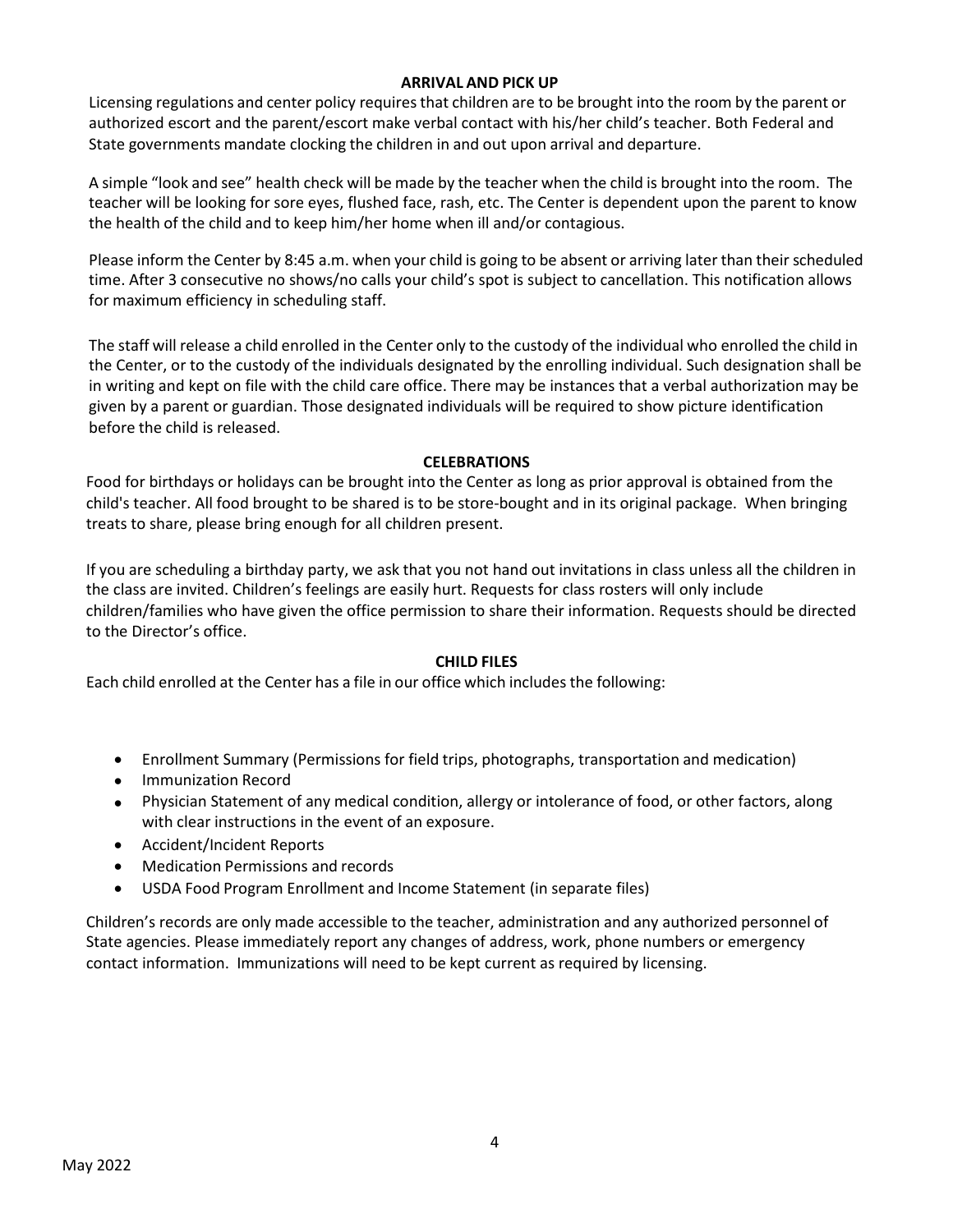## **CLOTHING AND SUPPLIES**

We request that you send your children in comfortable and washable clothing. We plan many activities for the children, including some "messy" activities. We encourage the children to play, explore and experience as much as possible during the day. Please provide your child with an adequate supply of spare clothing for occasional spills and toileting accidents. All children will need a complete change of clothing, *including underwear, socks , shirt and pants.*

If your child's clothing is soiled during the course of the day, our guidelines follow the Health Department recommendation to bag the item(s) individually and send them home to be laundered by the parent/guardian. Any clothing soiled with bodily fluid will not be rinsed so as to decrease cross contamination and keep children and staff from exposure. Please be responsible for replacing extra clothes that are worn home, for cleaning out your child's box periodically.

The program includes outdoor activity except in the most inclement weather. Closed toe shoes are preferred (flip-flops and crocs are not acceptable footwear, however, sandals with ankle straps are considered a safe option). Appropriate clothing for the weather is essential for outdoor play.

Children who are not toilet trained will need a supply of disposable diapers and wipes.

All clothing, blankets, and other items brought to the Centershould be placed in a ziploc bag and marked with the child's first and last name. Although teachers do their best to keep track of these, the Center cannot be responsible for lost or damaged items.

Please have your child leave toys at home. It is difficult to keep track of these items, and very often they are lost or damaged. They are also difficult to share. Children may occasionally bring their own books, CDs and special items for "show and tell", with the teacher's prior permission. A stuffed animal and/or blanket are appropriate for naptime or times when additional comforting is needed.

Articles left at the Center or in the "lost and found" will be disposed of after thirty (30) days.

## **CURRICULUM**

Immanuel Lutheran Early Childhood Center is a theme-based curriculum program fostering children's growth intellectually, physically, socially, emotionally and spiritually. Sharing the love of Jesus with children and families is central to our program. We take extensive pride in facilitating a hands-on learning environment. Exploring various play opportunities is important to a child's early learning and development. We provide this environment by offering interesting materials presented in an inviting way. Teacher planned activities and curriculum are implemented for all age groups to supplement and enrich their interests. Each developmental classroom is setup to promote hands-on learning. Each room's program has a variety of learning tools designed to help children develop language skills, social skills, sensory experiences, physical strength and coordination, a positive self-image, and a foundation for faith.

The teachers will give your child the opportunity to participate in both self-initiated and teacher-initiated activities. Our teachers take into consideration each child's personal developmental stage when planning classroom curriculum.

Parents and staff will work together to serve as a Christian support system to help our children achieve their optimum growth and development. ILP offers scheduled family functions, parent teacher conferences, parent education events, daily communication on your child's day and voluntary participation in the classroom and events.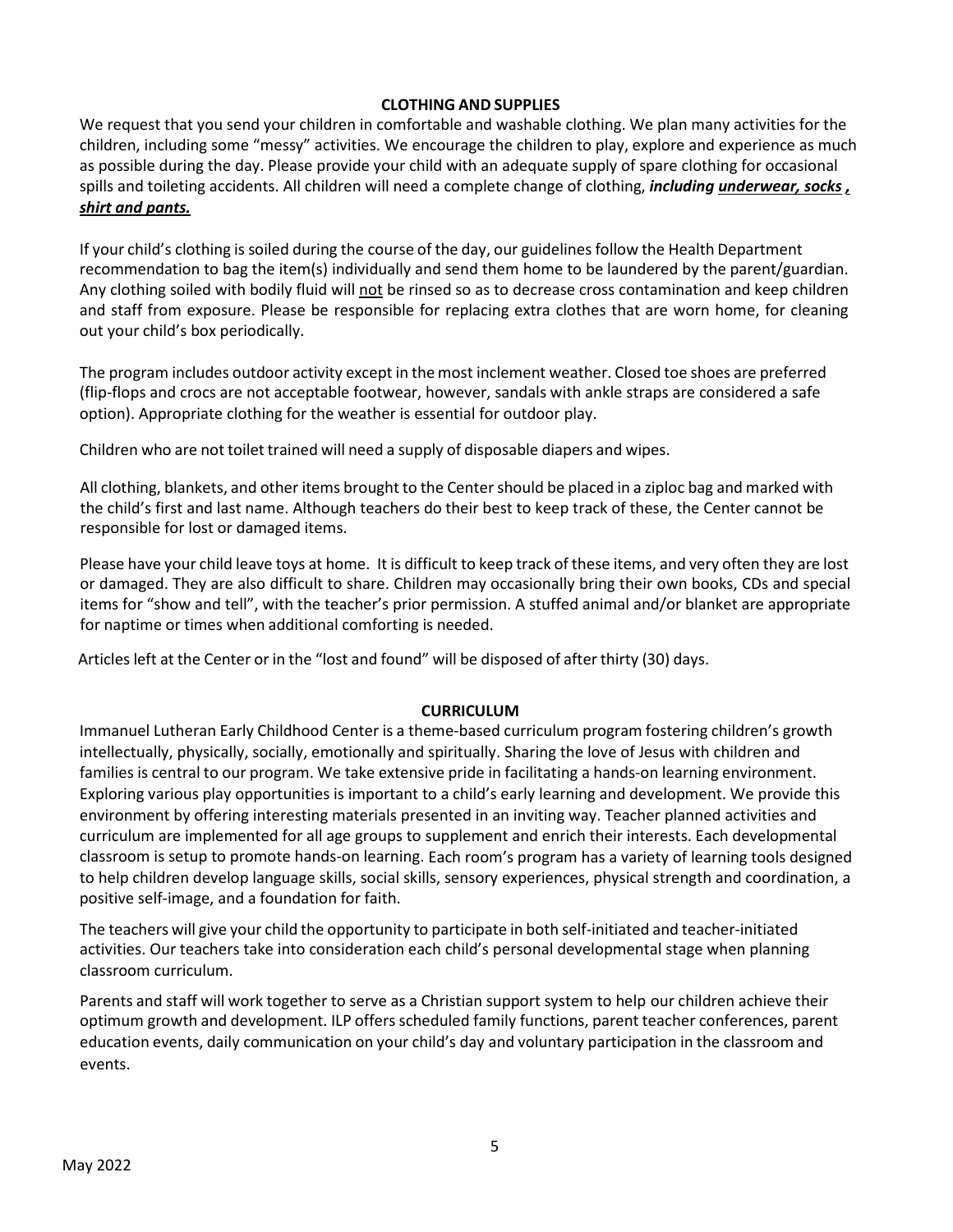## **DISCIPLINE**

# "Instead, speaking the truth in Love, we will in all things grow up Into Him who is the Head, that is, Christ." **Ephesians 4:15**

Immanuel Lutheran Early Childhood Center strives to work with your child on behavioral and decision-making skills.

The goals of our program are:

1. To help children develop inner controls. Ideally, children's behavior should not be dependent on thepresence of an adult. We would like them to integrate our classroom guidelines into their natural behavior.

2. To help children feel valued and encourage them to use their God-given gifts in their relationshipswith others as we love our neighbor as ourselves.

It is very important for the development of children to be consistent and positive when disciplining or problem solving. The following are methods of discipline we use:

- Modeling Children are natural imitators. Adults (teachers) can model a skill or desired behavior for the child to follow.
- Positive Reinforcement Praise, attention, access to special toys, etc. can increase desired behavior.
- Preventive Measures Teachers plan an environment that can prevent potential conflicts.
- Redirection Make suggestions to or give the child options of activities to participate in rather than the misbehavior. Allow the child to remove themselves from the area of conflict. •
- Giving choices and using logical consequence reasoning The child is guided into and allowed to make positive choices. This helps the child to problem solve, brainstorm and realize that consequences are a result of misbehavior. •
- Calming Techniques and Time Away When a child is frustrated and unable to rationalize, they deserve time alone to express their emotions. Time away needs to be presented as a positive solution to a negative behavior.
- Time Out A technique used to interrupt unacceptable behavior by removing the child from events, encouraging unacceptable behavior. Time out is viewed as a calming device rather than a form of punishment. Timeout is used as time away from the group, with a limit of 1 minute per year of age. Most disciple problems can be prevented or handled by using a positive approach.
- Daily Report- Parents are notified through ProCare of any behavior issues that were worked with through the day. •

# **ENROLLMENT AND RELEASE OF ENROLLMENT**

Enrollment is open to any child who falls within the age limits designated by Center policy, regardless of his/her race, color, religion, age, sex, or ethnic origin. Priority in enrollment will be given first to those families that are currently enrolled in Immanuel Lutheran Early Childhood Center and secondly to church members.

Enrollment may be terminated for the following reasons, with or without notice from the Center:

- 1. Failure of the child to adjust to the daily schedule and procedures of the Center causing an abnormal
- amount of stress, hardship, or anxiety on the child, staff members and/or other enrollees of the Center.
- 2. Failure to meet the payment schedule according to the handbook.
- 3. Failure by the parents or guardians to abide by the policies and procedures of Immanuel Lutheran Early Childhood Center.

Parents withdrawing their children from care are required to provide a written two (2) week notice for child care. Failure to submit the notice as required will result in families being billed for tuition for the notice timeframe. When the Center decided to terminate enrollment or transition a student out of our program a meeting between the parents, teacher and director will be scheduled prior and a list of other centers in our immediate area offering childcare will be provided.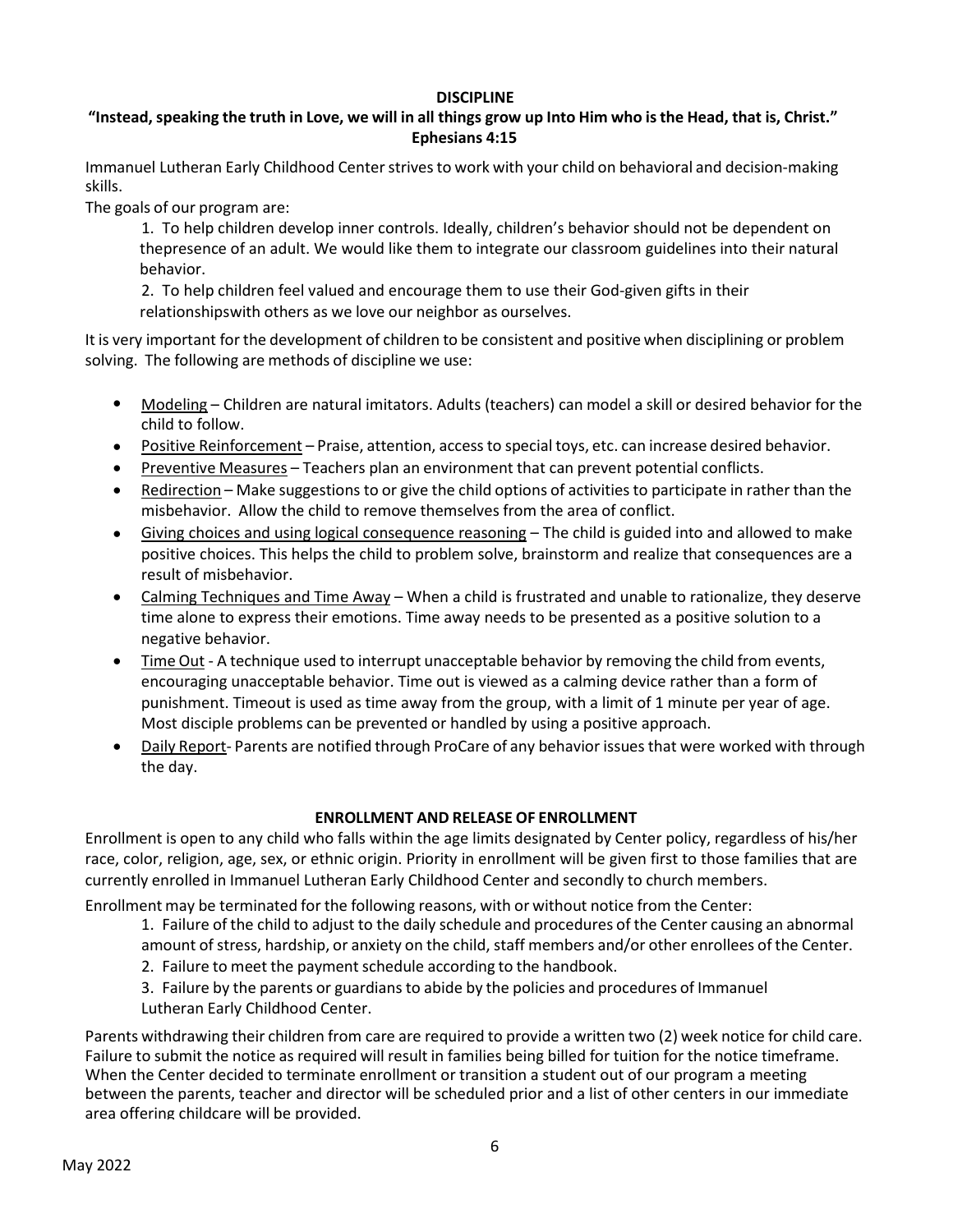## **FAMILY VALUES POLICY**

Immanuel Lutheran Early Childhood Center, is a mission program of Immanuel Lutheran Church, a member church of the Lutheran Church-Missouri Synod (LCMS). As such we abide by the Family Values Policy as found in Appendix A.

## **FIELD TRIPS**

Field trips are an extension of learning and an opportunity to explore our community. A licensed vehicle and driver over 25 years of age will be provided by the Center to transport your child on scheduled field trips. The Center will always notify parents through a written permission of scheduled field trips. We will request car seats for the children's use. Parents are always welcome to accompany us using their own transportation. We ask that you do not bring siblings along.

# **FIRE, TORNADO AND EMERGENCY DRILLS**

We practice emergency drills regularly. If an unplanned fire alarm rings at any time, all children are moved quickly outside to the designated safe place. Ambulatory children walk and infants are transported in evacuation cribs. Severe weather drill procedures move children to designated safe areas. Disaster (natural or man-made) preparedness will evacuate or move children to a safe location, on or off campus. In the event of a threat from an intruder in the building or in the nearby community, lockdown procedures will be activated. Children will be moved into classrooms/designated safe areas. During a real tornado or lock-down situation, we ask that parents do not pick up children until after the all clear notice is given.

# **FOOD ANDNUTRITION**

Good nutrition is essential for children. In addition to planning meals and snacks to meet nutritional requirements, we are interested in helping children care about good nutrition and to like a variety of good food. Nutrition education is an important component of our program and includes informal mealtime conversation, cooking projects, and other food related activities.

Breakfast, lunch and afternoon snacks are included in your child care tuition. Menus are planned to meet the USDA food requirements for children, and are evaluated by the local health department as mandated by DCFS. Low fat (2%) milk, 100% fruit juices, and water are beverages served. All menus are posted for your review biweekly. It is important to advise us of any food allergies or special dietary needs your child may have.

Our goals in planning menus and food related activities are:

- To reduce the use of refined sugar;
- To increase the use of whole grain products, thus reducing the use of refined flour;
- To reduce the use of foods which contain preservatives and/or additives;
- To serve a variety of foods;
- To use fresh fruit or fruit canned without sugar or packed in light syrup or its own juice;
- To use fresh or fresh-frozen vegetables;

\*NOTE: We ask that you have children finish any food before arrival at the Center. Food brought in by children tends to cause problems for other children. Chewing gum and candy should not be brought into the Center at any time.

\*Please note that all treats brought to the center should be store bought.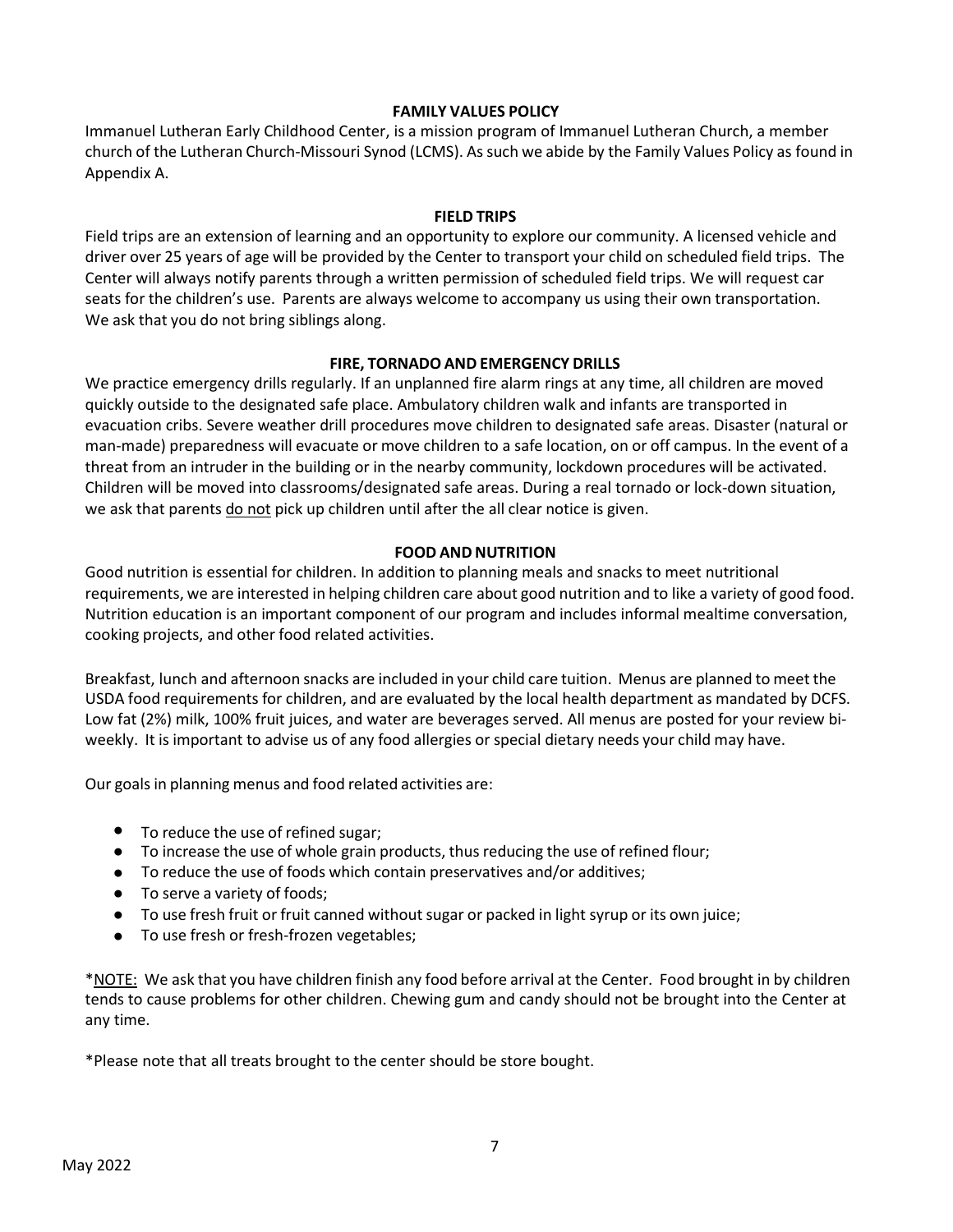#### **HEALTH AND SAFETY**

We are committed to decreasing the spread of communicable diseases throughout the facility. Unfortunately, all children come into contact with bacteria, viruses, fungi, infestations and other infectious agents on a daily basis. The Center staff does everything possible to minimize the spread of these organisms including demonstrating and practicing proper hand washing techniques and utilizing proper sanitation and hygiene practices.

The Center requeststhat all children wash their hands or use hand sanitizer upon arrival and before going to their classroom to promote a healthy environment.

If you have more than one child enrolled in our Center and one of them is at home or sent home sick, ALL children in the family must remain at home as well to prevent spread into other classrooms.

## **Exclusion Policy**

Children exhibiting any of the below symptoms should not be brought to child care and subsequently, if your child develops any of these symptoms during the day, you will be notified and requested to pick your child up within one hour. Your child may return to care when he/she has been symptom free for 24 hours (for example, fever free for 24 hours without fever reducing medication). In certain cases, a physican's note may be requested before your child can return. If you know that your child has a communicable disease, please notify us immediately. We wish to inform other families when their child has been exposed to a contagious disease. Children who are absent due to a communicable disease (those that need to be reported to the Health Department) may not return to the Center without a signed statement from the child's physician indicating that the child is no longer contagious or infectious.

Exclusion symptoms include:

- Fever of over 100 degrees with behavior change or symptoms of illness
- $\bullet$ Unusual lethargy, irritability, persistent crying, difficulty breathing or other signs of severe illness
- Diarrhea
- Vomiting 2 or more times in the previous 24 hours
- $\bullet$ Mouth sores (unless deemed by the child's physician that the child is noninfectious)
- Rash with fever or behavior change
- Conjunctivitis or Impetigo, until 24 hours after treatment has been initiated
- $\bullet$ Chicken pox, until at least 6 days after onset of rash
- Strep throat, until 24 hours after treatment has been initiated and fever free for 24 hours
- Head lice or scabies, until the morning after the first treatment
- $\bullet$ Whooping cough, until 5 days of antibiotic treatment have been completed
- Mumps, until 9 days after onset of gland swelling
- Measles, until 4 days after disappearance of the rash

The Coles County Health Department reminds us that spending time outdoors does not cause or worsen winter colds. If a child is well enough to attend the Center, he/she is well enough to go outside.

Parents/Guardians will be contacted immediately in the case of an emergency. If the parent or guardian cannot be reached, the emergency contact(s) listed on the enrollment form or the child's doctor may be called. The childwill be transported to the listed preferred hospital by Centerstaff or by ambulance in the event a parent or guardian cannot be reached, or if the doctor requests. The Center will continue trying to reach the parent or guardian until contact has been made 911 will be called in cases of extreme emergency

## **Communicable Diseases**

As a courtesy to families, occurrences of non-reportable communicable diseases will be shared through an information sheet posted outside the classroom. Further, state licensing requires that occurrences of certain reportable communicable diseases be shared Center-wide.

Occurrences of these diseases will be communicated to you through email and include: Chicken Pox, Conjunctivitis (Pink Eye), Head Lice, Influenza, Pin Worm, Ring Worm, Scabies, Fifth Disease, Rotavirus and RSV.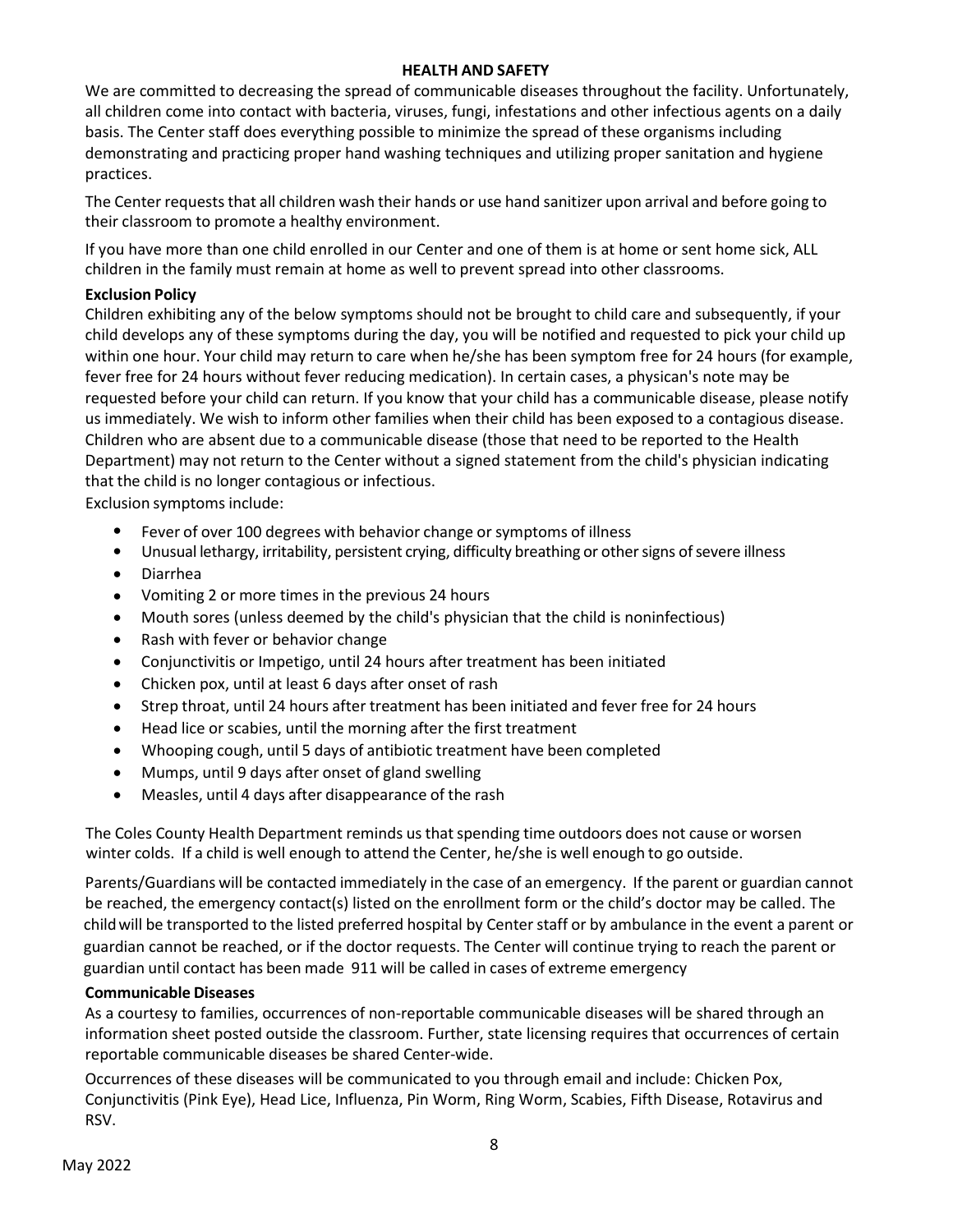# **Medications**

We understand that medications are needed at timesto support health. The Center appreciates if these can be administered at home as much as possible. However, if doses are needed during the day, the following information must be adhered to:

- We ask you to allow time to complete a medication form that can be obtained at the Center. This form includes such information as the name of the medication, dosage and time to be given, dates to be given and a parent or guardian signature.
- A competency statement authorizing Immanuel Lutheran Early Childhood Center to administer medication also must be on file. (This statement is included in the permissions section in your enrollment.)
- Medications (prescription or "over the counter") to be administered to your child, must be provided in the original container.
- Medications must be noted on the medicine log in the appropriate classroom each day it is to be given, with the medication name, hour at which it is to be given, and the parent's signature. Please note that if you wish to keep the medication that we give or apply to your child confidential, discuss accommodations with your child's teacher.
- . Instructions for giving medications on the medication form must agree with the recommended dosage listed on the container. A signed physician's statement must be on file at the Center for us to dispense an amount different from the instructions on the container.

# **HOURS OF OPERATION**

Immanuel Lutheran Early Childhood Center is open 7:30 AM to 5:30 PM, Monday through Friday with closuresfor major holidays:

# *Good Friday, Easter Monday, Memorial Day, Juneteenth, Independence Day, Labor Day, Thanksgiving, Day after Thanksgiving*

# *and days between Christmas Eve and New Year's Day (to be determined by the Director annually).*

When a holiday falls on a weekend, the Center will close accordingly on either Monday or Friday as noted on the school calendar.

## **INFANTS**

*The general information contained in this handbook applies to the entire program. The following informationapplies more specifically to children in the infant rooms.*

Strict standards of cleanliness and safety are observed when caring for infants. All creams, ointments, etc. for use on children for diapering must be brought from home, clearly marked with the child's name. Parents provide all diapering supplies, including disposable diapers and wipes.

All formulas, breast milk and special baby food must be brought from home in plastic bottles and containers. No glass bottles are used in the Center. Please write your child's name, in permanent marker, on the bottles. You will be required to provide information about your child's typical feeding schedule. As new foods (cereal, fruits, vegetables, and table-foods) are introduced to your child, parents should update information with the classroom teachers. When infants transition to soft table foods and whole milk, we will furnish their food.

## **Infant Safe Sleep Policy**

In following Safe Sleep Practices, staff at the Center will put infants under the age of 12 months on their back when placed in cribs unless there is a medical waiver stating the child should sleep in a different position.

- An infant that arrives asleep in their car seat will be moved to a crib.
- Sleeping infants will be actively observed by sight and sound.
- Blankets, bumper pads, pillows, soft objects and toys will not be used in the cribsfor sleeping.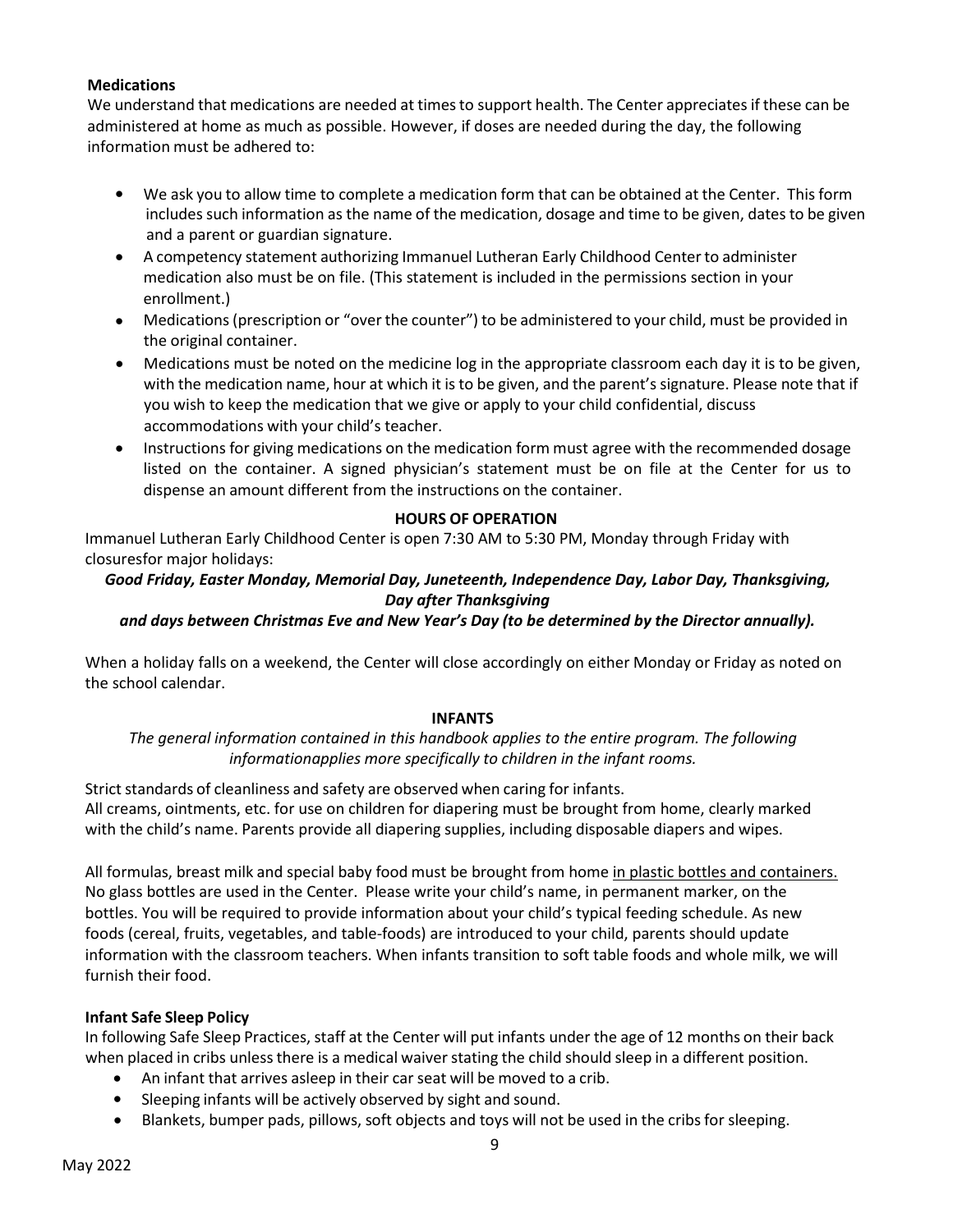#### **LICENSING REGULATIONS**

The Center is required to follow the licensing regulations issued by the Illinois Department of Children and Family Services, the Illinois Department of Public Health, the State Fire Marshall, the Coles County Health Department and the USDA, and those licensing regulations are incorporated into this, the ILP Handbook, by reference herein.

#### **PARENT-TEACHER CONFERENCES**

Frequent exchanges between parents and teachers enrich the child care experience for teachers, children, and parents. Teachers are interested in knowing about a family's concerns, difficulties, and pleasures in their child's experiences at home. Knowing that a child had a hard night, or exciting company, or is planning a trip, can help the teacher understand that child's mood, and better plan the day. Be sure to tell us of any crisis in your child's life so we can help him or her cope with it.

#### **STEP ONE:**

Conference with staff member: Clients of the Center can schedule a specific time to meet with the staff member to express problems or concerns by either contacting the staff member or the director. Should matters still not be resolved by the client and staff member, and if the client seeks further review of the matter, the client may request a conference with the Director.

## **STEP TWO:**

Conference with Director: The request for a conference shall be made orally or in writing. At the time of making the request, the client shall indicate whether he or she desires that the staff member involved be present at such conference.

At the conference, the client and the staff member, if present, will explain his or her problem or concern to the Director. If the staff member is not present, the Director shall discuss the matter with him or her. The Director may contact other appropriate parties and conduct further conferences with the client and/orthe staff member prior to taking any action in response to the matter.

After he/she has had an opportunity to gather all necessary information, the Directorshall determine what action, if any, should be taken. The Director shall advise the staff member and the client of the decision. If he/she is not satisfied with the Director's decision, the client may request further review of the matter by the Administration and Preschool Ministry Team.

## **STEP THREE:**

Conference with Administration: The request for a conference shall be made orally or in writing. At the time of making the request, the client shall indicate whether he or she desires that the staff member or director be present at such conference.

The conference and any determination by administration will be held as stated above in Step Two.

*Teachers are also eager to share the child's interests,skills, problems and strengths with the parents asthey emerge at the Center so conferences are available for each child. Conferences are offered when your child entersa new room. The teacher(s) will introduce you and your child to the new room, to explain routines, and to share information and expectations. To better facilitate a smooth transition, the teacher may ask you for information about your child. This would be a good time for you to share any concerns and/or strengths which you feel are important for teachers to know.*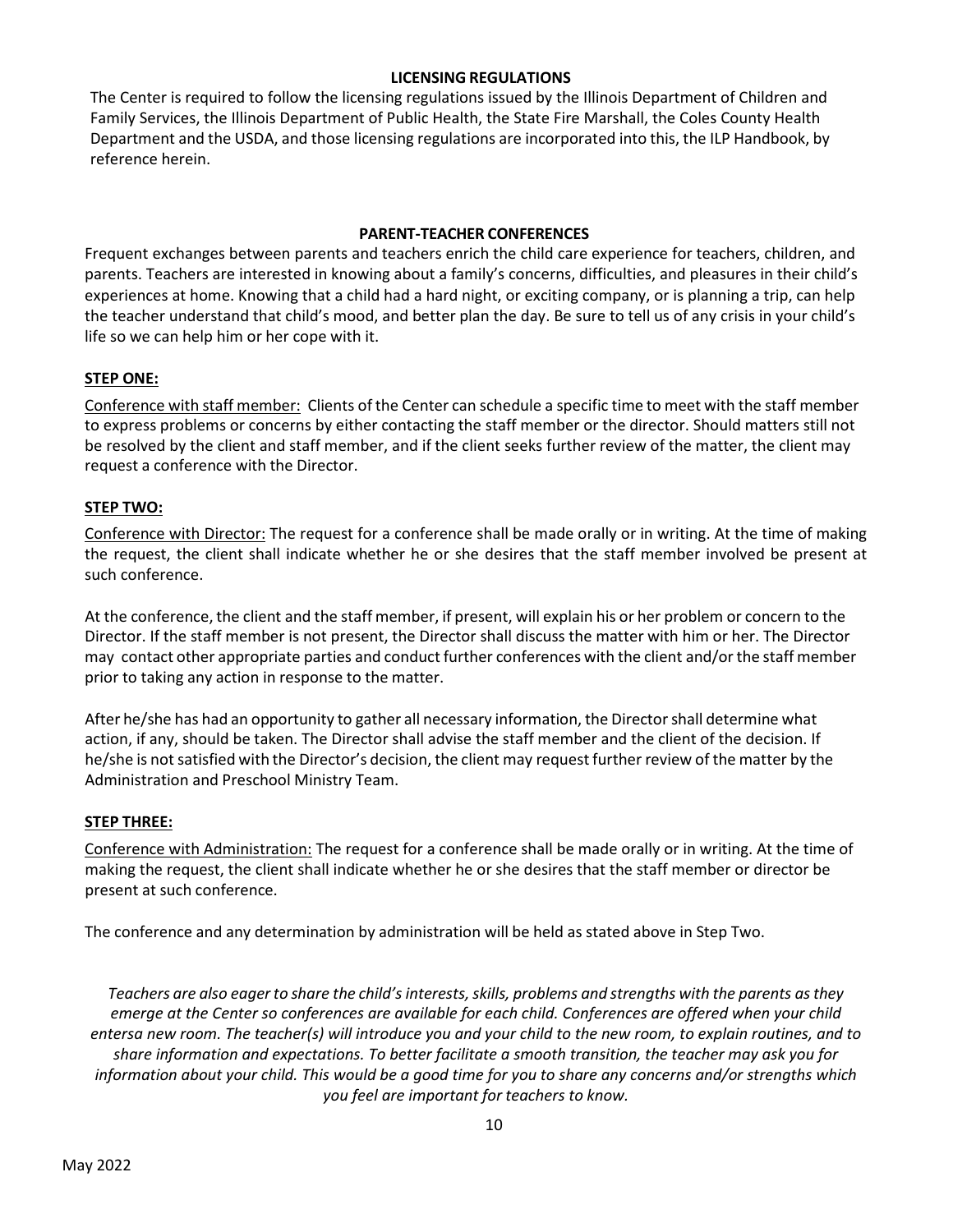## **POTTY TRAINING**

As children near the age of two, parents begin to think about potty training. Over the years of working with two year olds, we have found several things helpful. First, and most important, are the signs from the children themselves; such as:

- Diapers being dry upon awakening in the morning and after naps.
- Diapers are dry for a period of one hour or more.
- The child willingly sits on the toilet or asks to sit on the toilet.
- The child has mastered the concept of putting something into a container and taking it out.

Potty training should be a learning process just as learning to walk, eating with utensils, putting clothes on and taking them off, holding crayons to color, etc. It is a process that takes time. What this means for teachers and parents is patience during this process of development. It means there will be times when the child urinates or has a bowel movement in the toilet and lots of times when the child doesn't.

A child may be placed in regular underwear when the child has gone 2-4 weeks with dry, unsoiled diapers and after parent-teacher consultation.

Our goal isto help children achieve potty training successin the most pleasant and patient atmosphere possible.

Children attending in the 3 Year Preschool Program and up must be potty trained prior to the start of the school year.

# **SCHOOL CANCELLATION**

In the event of bad weather, the Center Director will determine if the Center will close. ProCare messaging is in place and will notify families of closings or changes in schedule.

Closings are also posted on the Immanuel Lutheran Child Care Facebook, and on WCIA 3 News.

Staff are paid for up to 3 (three) Snow Days per school calendar year, therefore we will only

charge parents for a maximum of 3 (three) Snow Days per school calendar year as well. Any weather related closings over that amount will be credited on your monthly statement.

Occasionally, rather than closing an entire day for weather related conditions,

we may have a delayed start time, meaning the Center will OPEN at 9:00 am.

Families will be notified in the same manner as above.

## **SECURITY SYSTEM**

The Center has locked access point doors for the safety of children and staff. Parents will be issued a key fob at their start date that will open the school doors between 7:30 am and 5:30 pm: Additional fobs may be purchased for \$15 if you need them for grandparents, nannies, etc. If you lose or break your fob, a \$20 replacement fee will be charged. When your child is no longer participating in the Center, the issued fob(s) should be turned in by the last day of are or the replacement cost will be billed to you. **Please remember, the security doors are never to be opened for people you do not know. Let a staff member know that a guest has arrived and of any security concerns that you may have.**

## **SMOKING POLICY**

Smoking is not permitted anywhere in the buildings, on the playgrounds or anywhere on church property.

# **STAFF**

Immanuel Lutheran Early Childhood Center staff is experienced with children and/or have educational backgrounds in child development or a related field. Child care employees are required by the State of Illinois to obtain continuing education in-service hours each year based on their scheduled working hours to keep up to date in the latest trends in child development. The Center staff are required to have Pediatric First Aid and CPR.

A criminal background check, as required by state child care licensing regulations, will be done on each new employee and anyone who is to have contact with children. This policy includes administration, full-time and part-time teachers, cooks, administrative assistants, and custodial staff who are employed by the Center. Background checks are completed through the Illinois Department of Child and Family Services.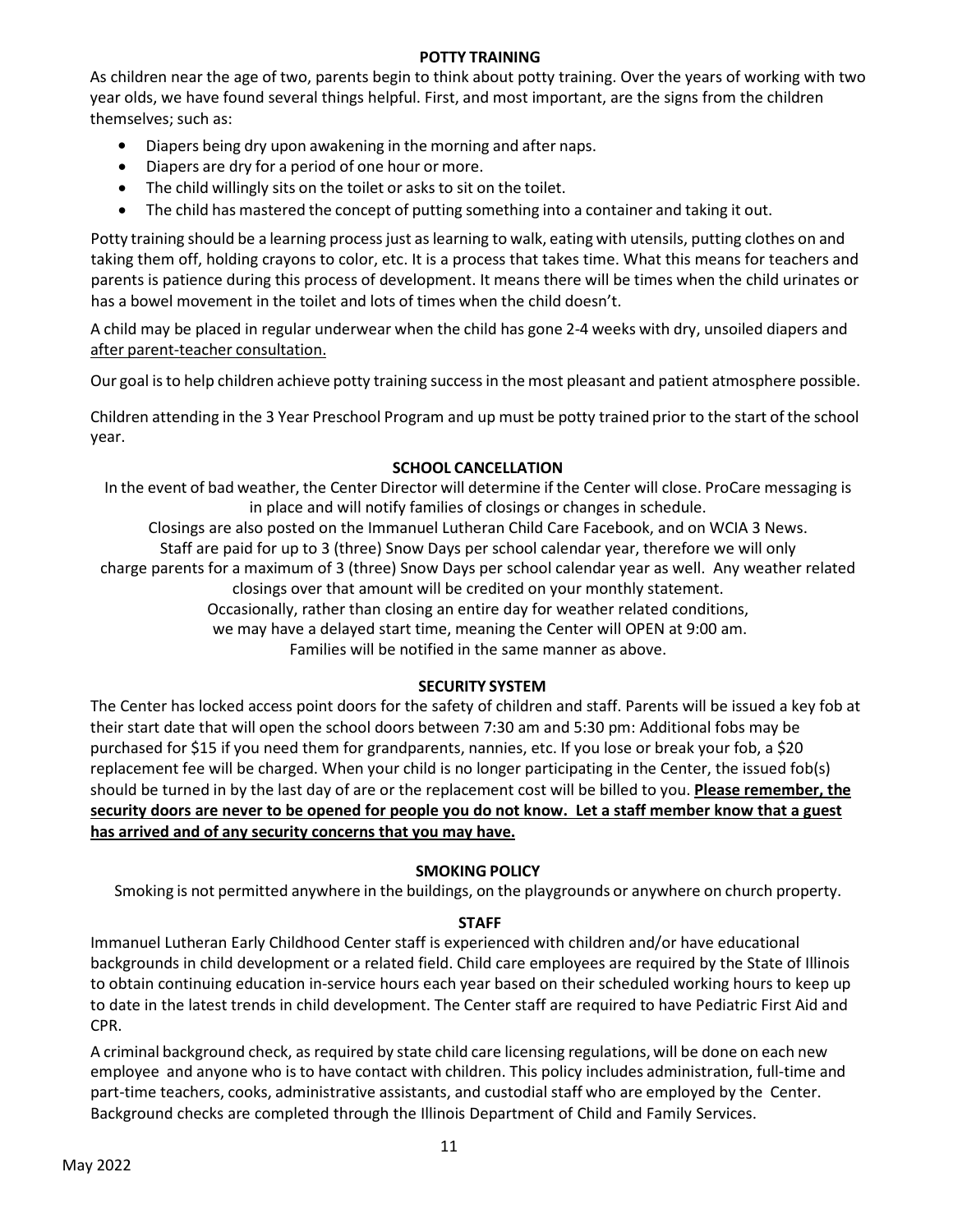# **TUITION POLICIES**

Immanuel Lutheran Early Childhood Center is pleased with the opportunity to care for your child and can secure your child's enrollment with our facility after we have received the annual registration fee. We welcome your family to our program upon confirmation of space, receipt of your completed enrollment and the registration fee.

Our payment policies are as follows:

- The tuition rate is based on which classroom the child is enrolled. Tuition is due, in full, on the tenth business day of the month or childcare will be terminated.
- Client fees are charged on the basis of enrollment, not attendance. The charge remains the same if the child is ill, visiting a relative or out for any reason as well as Center closings for Holidays, family vacation or inclement weather. The fee for the week is as stated on the fee schedule and enrollment agreement.
- There is an annual registration fee of \$95 per child. This fee is due at initial registration and annually thereafter at the end of July. If you have more than one child in your family, additional children registration fees are \$40.
- If you are an Immanuel Lutheran Church member or enroll multiple children in the Center, your tuition is reduced by 10% monthly for one child.
- Fees are considered past due and delinquent if not received within 5 days of the invoice due date. After 5 days, a late payment fee of \$25 will be assessed. If payment has not been made one week after the delinquency date, your child may be asked to withdraw until payment has been made in full.
- Payment of fees may be made by checking or savings account, credit or debit card using the ProCare App.
- A late fee of \$20 per child will be charged for child pick-ups after the Center closing time.
- Daily absences or late arrivals should be called in to the office before 8:45 a.m. •